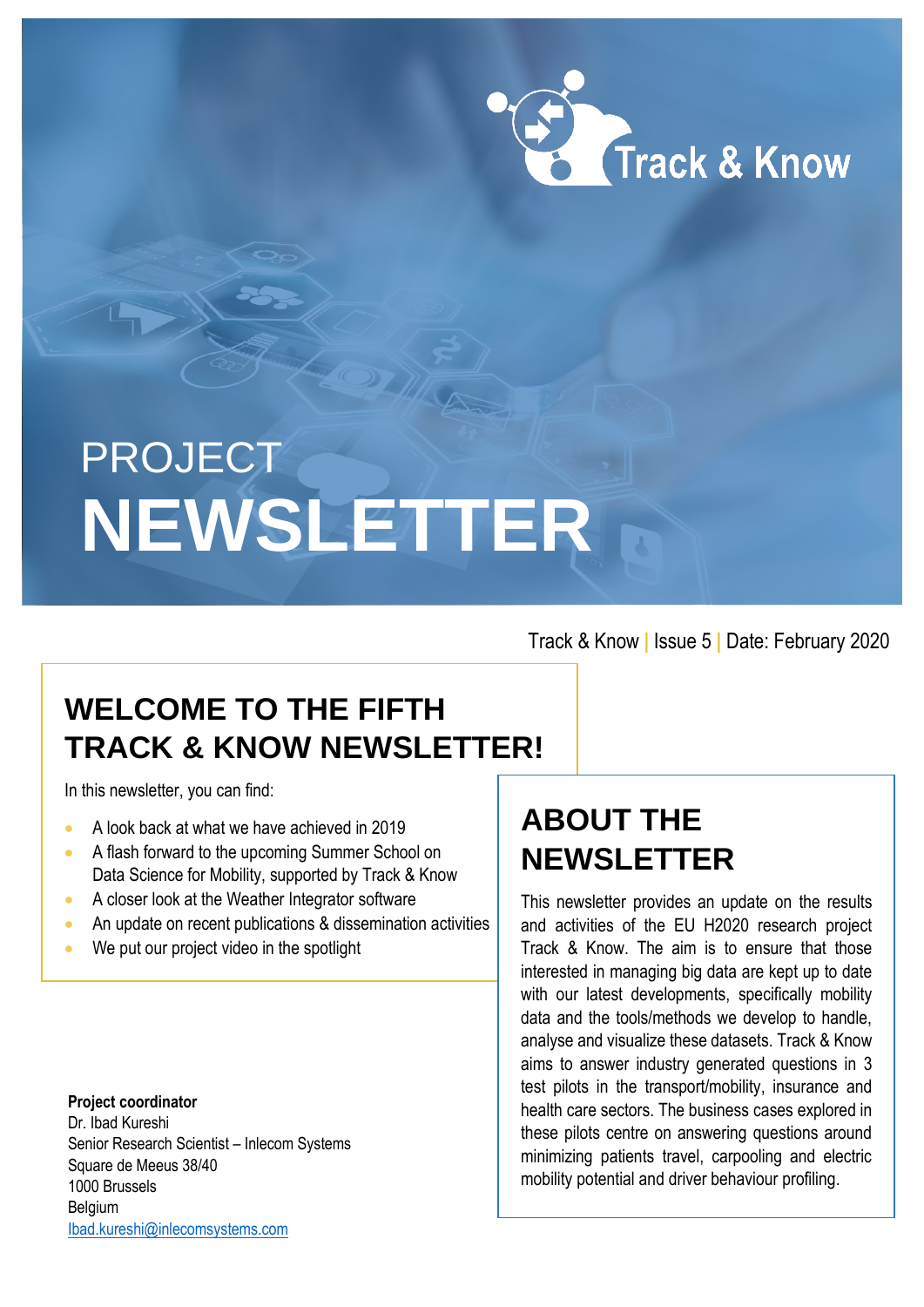# **What have we achieved in 2019?**

As published on the **[Big Data Value website](https://www.big-data-value.eu/trackknow-what-we-have-achieved-in-2019/) -** Author: Jenny Rainbird, Inlecom Systems

As Track&Know enters the final year of research and development, we look back over 2019 at what we have achieved. One of the major objectives of the Track&Know project is to **integrate online data streams, heterogeneous, contextual and archival data on one big data platform**. This enables big data experts and stakeholders to advance their operational, processing and decision-making activities. Over the past year we have developed the **big mobility data integrator (BMDI)** which is a fully featured industrial grade solution that is able to scale out and accommodate big data from different domains, interoperating with modern data storage technologies as well as other persistence approaches and that can support all important programming languages including Python, Java, R and Scala as well as other traditional programming approaches.

> The tool is built on top of scalable big data processing technologies, including Kafka and Spark Streaming. Eventually, it will help improve the accidents risks estimation, hot spot analysis and electric mobility analysis.

The big data platform consists of data sources and data store components, connectors together with the Communication platform an underlying infrastructure and Big Data Apps such as the big data processing (BDP) toolbox, the big data analytics (BDA) toolbox, the complex event recognition (CER) toolbox and the visual analytics (VA) toolbox which are being used in the three project pilots for Fleet Management, Car Insurance and Healthcare Services.

> A number of tools have been developed for the platform including Big Data processing. The data cleansing and enrichment tool is a scalable solution for online processing of streaming mobility data, which takes as input streaming GPS traces, performs cleansing and mapmatching, enriches them with selected traffic data, weathers attributes indicating road conditions (e.g., wind, rain or ice) and nearby fuel stations and other pointsof-interest (POIs), which will be used in the pilots related to mobility and insurance.



Fig. 1: **The data cleansing and enrichment pipeline** developed in Track & Know for online processing and enrichment of streaming GPS traces.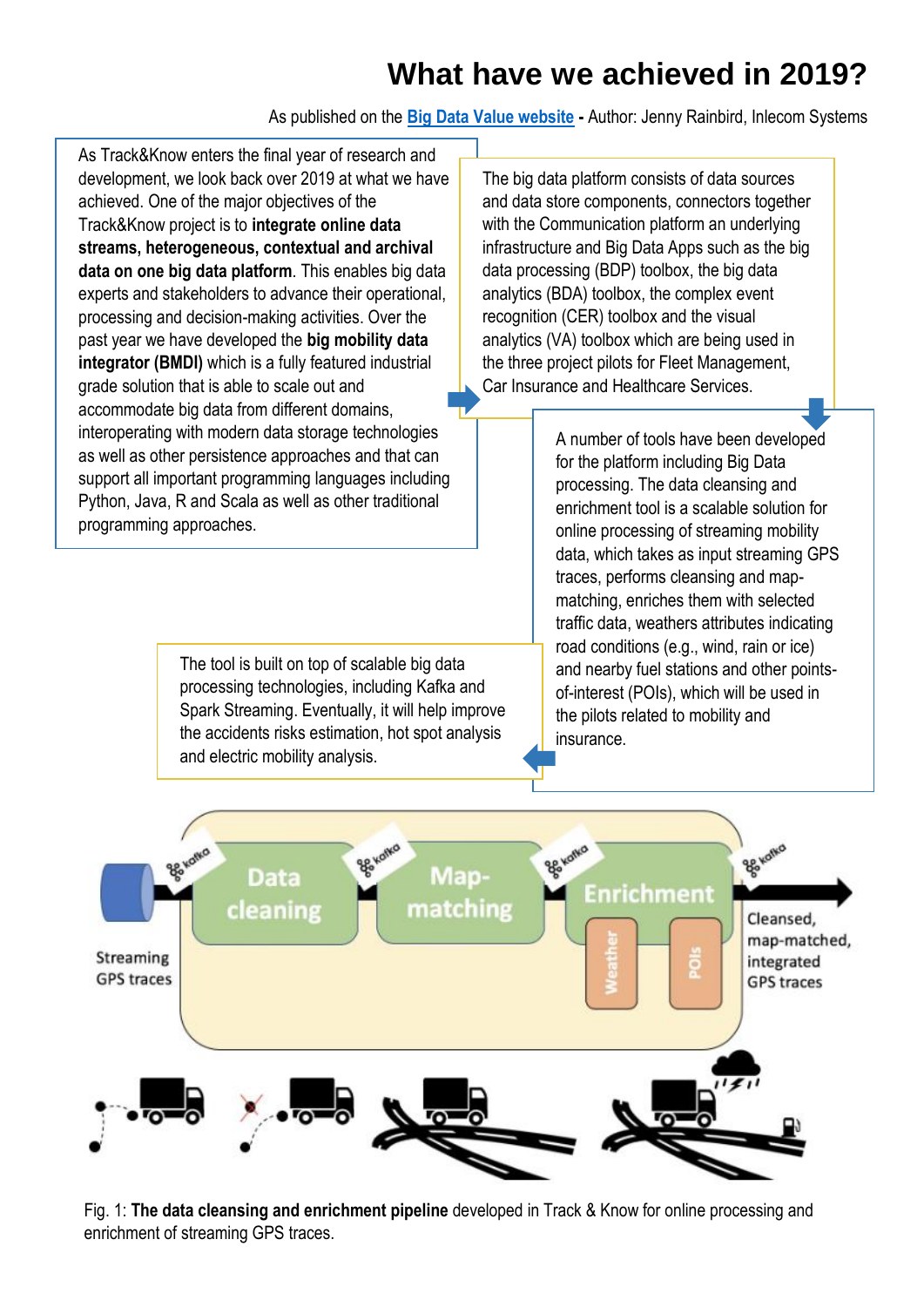The Big Data Analytics tool, is a crash prediction tool which can be used to assess the risk of an individual accident predicted through a combination of mobility modelling and Artificial Intelligence techniques. State-of-art machine learning models are applied based on sophisticated indicators that capture individual mobility distribution, driving behavior events, time evolution of mobility demand. This will be used in the insurance pilot and helps estimate risk scores as well as provide individual AI-supported feedbacks for users to improve their driving safety.

j



Fig. 2: **The Track & Know process for predicting crash risks.** Prediction models are built out of raw mobility traces through AI- and Mobility Analytics-based processes.

> Track & Know has also worked on answering business questions for the Royal Papworth Hospital (RPH, UK) regarding their services for Obstructive Sleep Apnoea (OSA) patients. Due to the high risks associated with OSA patients driving, RPH want to understand whether they can reduce the travel distance for their patients. Track & Know have been analysing patient attendance, noshow rates and distances travelled and so far, the results helped RPH understand the optimum geographical location for outreach clinics helping them to improve their services.

Track & Know has been promoting it's research results over the year, attending and presenting at prestigious events across Europe and Asia and being shortlisted the BDV PPP summit 2019 "success stories awards" and receiving the EuroVA 2019 ''Best Paper Award''.

2020 will be the final year of the project and the focus will be on the final development and integration of the toolboxes in the platform and the use of these tools in the three pilot studies, we will also be looking at the sustainability of the research particularly the patenting and commercialisation of our results and via open source platforms sharing much of our research with the wider community.



Pic. 1: **Track & Know 'Speed dating workshop'** Hasselt University, November 2019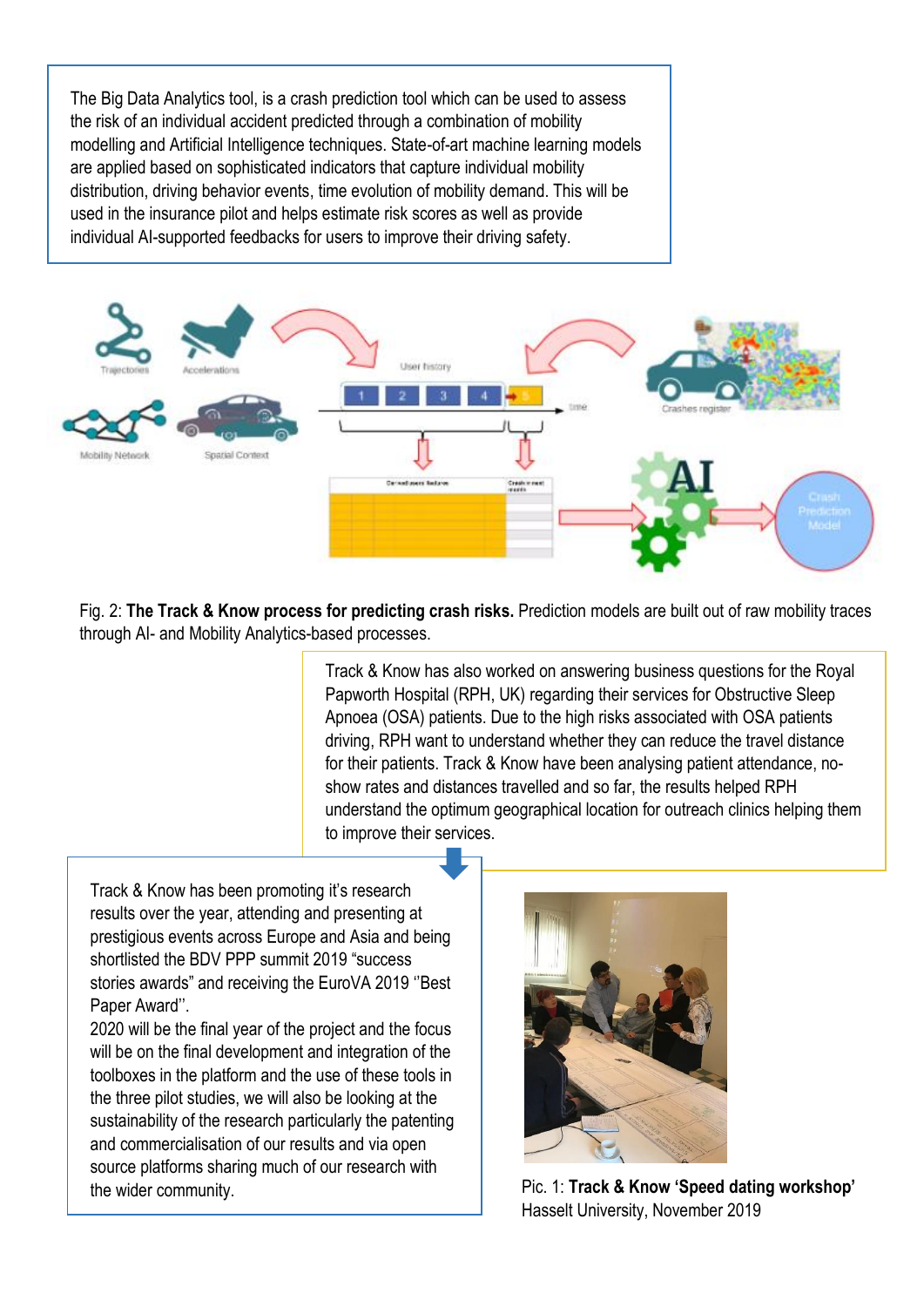# **First International Summer School on Data Science for Mobility**



# **About**

The objective of the **First International Summer School on Data Science for Mobility,** supported by Track & Know, is to offer to participants both visionary keynote speeches and hands-on mini courses. The keynote speeches are given by leading experts on maritime and aviation domains introducing analysis challenges a large quantity of very complex mobility data generated every day.

# **Aim of the school**

Massive amounts of spatio-temporal data, representing trajectories of moving objects are produced by an ever-increasing number of diverse, real-life applications, ranging from mobile to social media apps and surveillance systems, from vehicle tracking systems to IoT mobile sensors. Such mobility-aware traces come in huge numbers and very complex forms, and can be enriched with multiple different semantic dimensions. These semantically enriched trajectories have the potential to unveil novel challenges in several domains, such as urban, maritime and aviation.

# **Target groups**

This Summer School is intended for PhD students, researchers and practitioners in the fields of Computer and Information Science, interested in learning about the most recent developments in mobility data science. Attendees will familiarise themselves with the most recent data science trends, including deep learning and AI methods for mobility data, methods to analyse human mobility as well as with methods for big mobility data. With the hands-on experience participants will gain familiarity with some commonly used tools and datasets.

# FIRST INTERNATIONAL SUMMER SCHOOL ON **DATA SGIENCE FOR MOBILITY**

April 27 - May 1, 2020 **Kastelli Resc** 

Santorini, Greece

# **[Click here for full info and registration](http://master-school.isti.cnr.it/%20.)**

The explosion in Data Science is happening now. The Big Data technological infrastructure has reached maturity. Significant interest from the research community is being shown towards the Big Data Value Analytics reference model: data management, data processing, data analytics, data visualization. The time is right for the field of Mobility Data Science to follow the trend!

#### **Course aim**

At the end of the course, each attendee will:

- Understand how to analyse mobility data with deep learning techniques
- Understand how machine learning and AI methods can be tailored to mobility data
- Understand how to manage Big Mobility Data
- Gain significant hands-on experience with state-of-the-art technologies and tools
- Have a vision of open research as well as technological challenges customized to key application areas and domains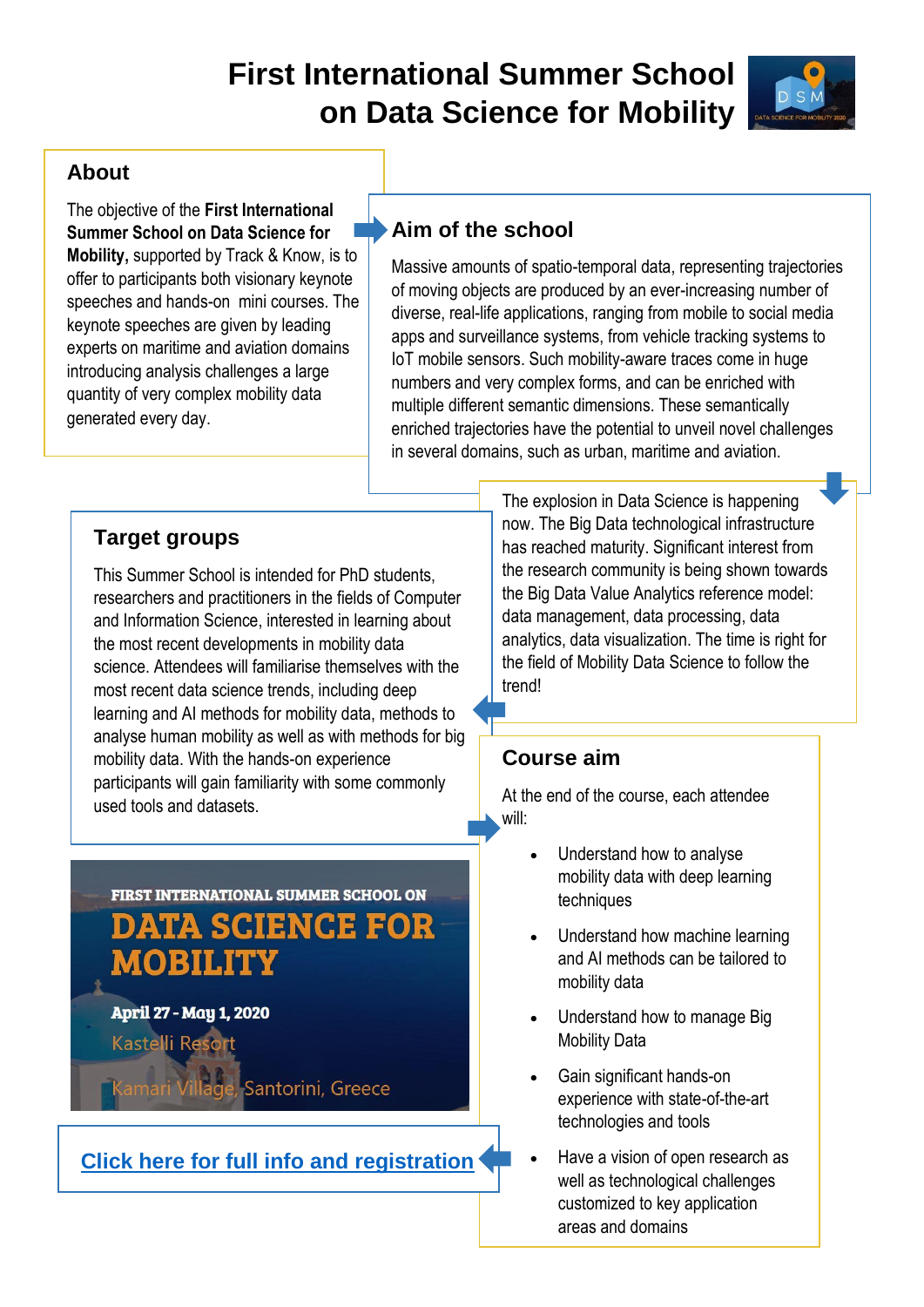# **A software module within the Big Data Processing (BDP) Toolbox**

In the Track & Know project, **positional data of moving vehicles are further enriched with a variety of information**. One important enrichment that has been made is **integration of weather information**. This enrichment of positional data is useful to improve mobility data analysis tasks in several use case scenarios in pilots related to mobility and insurance. It will help improve the accidents risks estimation, hot spot analysis and with certain other assumption also improve the electric mobility analysis.

An example is demonstrated in the below image, where the trace information of a moving vehicle is enriched with several weather attributes.



Fig. 3: Map with trace information of a moving vehicle, enriched with several weather attributes

## **Software Details and Features**

This software provides a **mechanism for enriching spatio-temporal point records (records that contain longitude, latitude and date information) with weather data**; attributes that describe characteristics of the prevailing weather conditions, such as temperature. The weather data can be found in GRIB files that store the values of weather attributes in serialized form and refer to a specific time period and to a specific geographical area (or the whole globe).

- The records of spatio-temporal points (dataset) that are to be enriched, may be stored in files (such as CSV) or in a Kafka topic
- The records of spatio-temporal points (dataset) that are to be enriched may be either in JSON or in delimiter separated format
- The output result (enriched records) may be written either in files or in Kafka topic
- The weather data source can be accessed either locally or via HDFS during the integration procedure

**[More information on the software can be](https://github.com/nkoutroumanis/Weather-Integrator)  [found via the github repository.](https://github.com/nkoutroumanis/Weather-Integrator)**

**Download [this software](https://trackandknowproject.eu/file-repository/?eeSFLF_ListFolder=Track-and-Know-Software)  [via the online Track &](https://trackandknowproject.eu/file-repository/?eeSFLF_ListFolder=Track-and-Know-Software)  [Know observatory](https://trackandknowproject.eu/file-repository/?eeSFLF_ListFolder=Track-and-Know-Software)**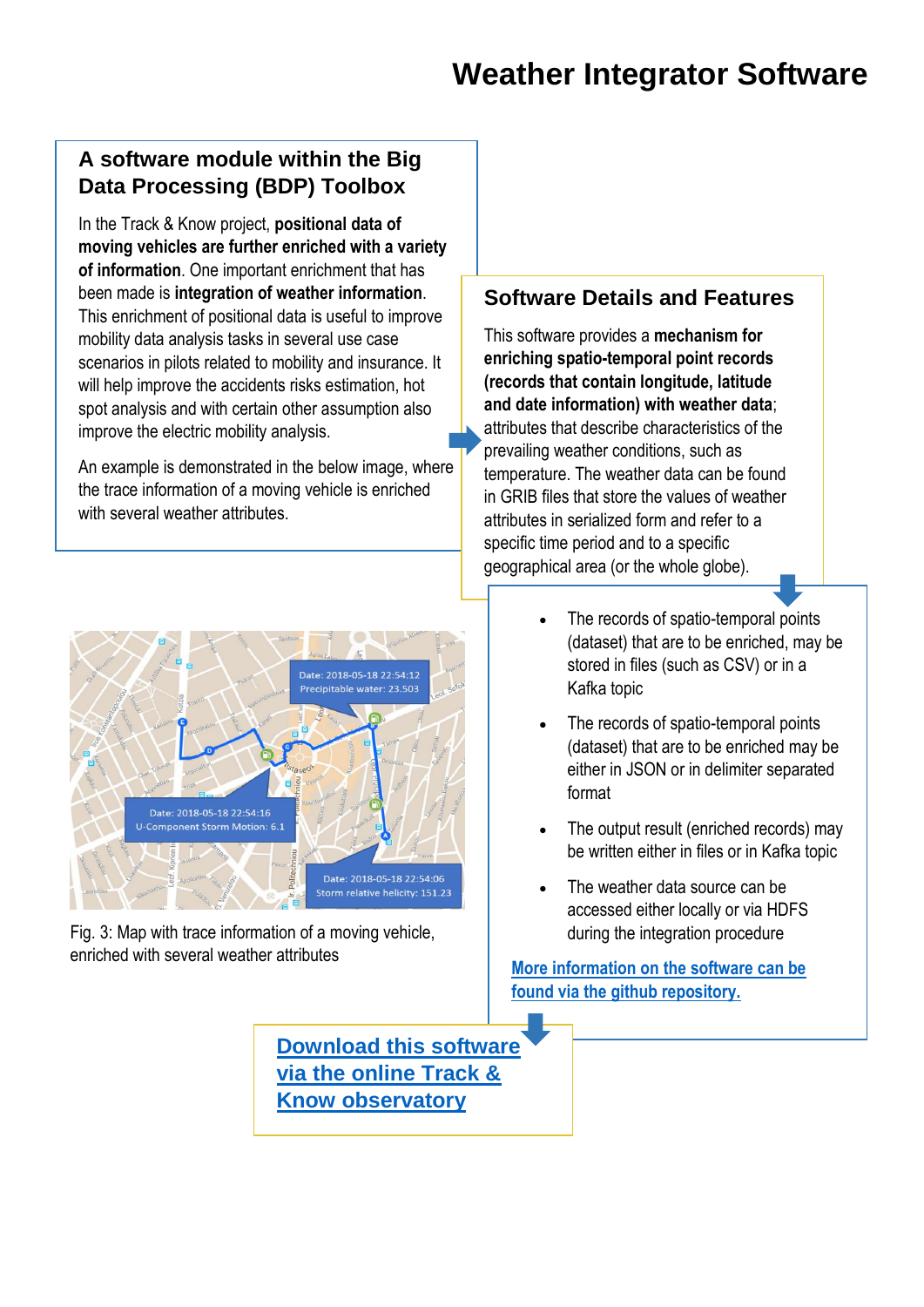## **Track & Know presented at annual EU Big Data Value Forum in Helsinki**

**Prof. Yannis Theodoridis** and **Dr Ibad Kureshi** represented the Track & Know project at the **EU Big Data Value Forum**, held from 14th to 16th October in Helsinki (Finland). The Track & Know project was showcased once again as **a top five success story** during the Best Success Story and I-Space Label 2019 Ceremony session.

Track & Know was also present at the **Big Data Value Association booth**. This opportunity was used to create new clustering and liaison activities with other Big Data PPP and BDVA related projects.

# **Track & Know health pilot update presented at British Sleep Society conference**

At the recent **Bi-Annual British Sleep Society conference in Birmingham** (UK), **Kieran Lee** from the Royal Papworth Hospital presented a poster on going work in pilot study 2.

This Track & Know pilot is looking at the network of patient journey flows to pick up oximetry OSA screening tests over the Royal Papworth Hospital catchment area. The work highlights geographical areas with a high demand for a test that are currently required to travel large distances to access one. The hospital is now in the process of updating its booking process as a direct result of this work.

**Click the poster on the right for a readfriendly version.** 



Pic. 2: **Dr. Ibad Kureshi** at the EU Big Data Value Forum in Helsinki (Finland)



Pic. 3: **Health pilot poster** as presented by Kieran Lee at the Bi-Annual British Sleep Society conference in Birmingham (UK)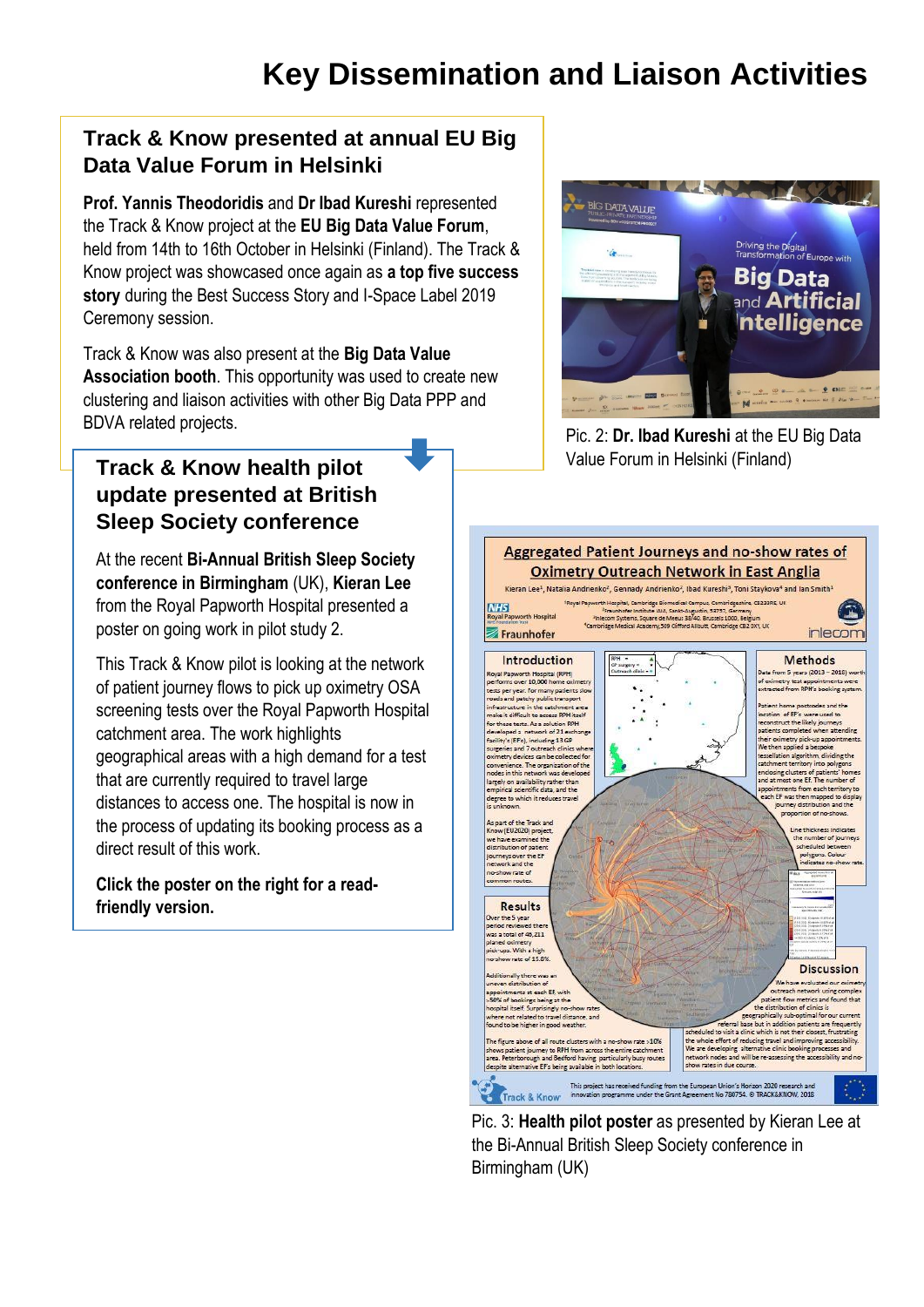# **Track & Know paper about travel time distributions estimation published**

A Track & Know research paper **titled "Estimation of travel time distributions for urban roads using GPS trajectories of vehicles: a case of Athens, Greece"** has recently been published online.

This paper by Adnan, M., Gazder, U., Yasar, A. u.-H., Bellemans, T. and Kureshi, I focusses on **travel time distribution and associated variability which is highly important to a variety of transport planning, traffic management, and control projects.**

## **Track & Know project video released**

The Track & Know consortium recently released the official project video to clarify what this H2020 project is all about and what it is aiming for.

Please don't hesitate to like and share this project video (and other interesting posts) via the Track & Know social media channels.

- **[Facebook](https://www.facebook.com/TrackandKnow/)**
- **[Linkedin](https://www.linkedin.com/groups/12122105/)**
- **[Twitter](https://twitter.com/TrackandKnow)**

**Click the below screen to view the full video online.**